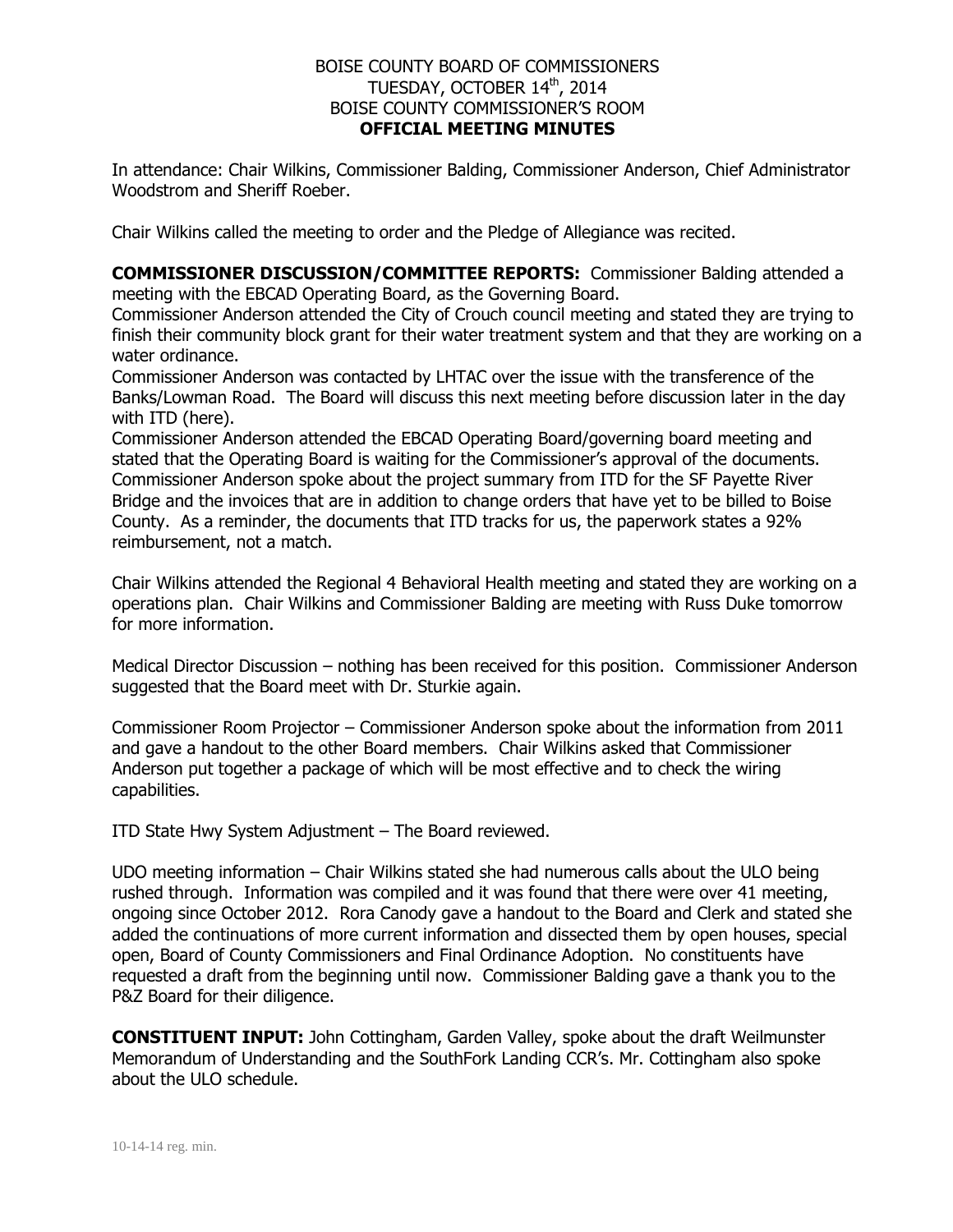Jayne Reed, Garden Valley, stated she attended many public meetings when the Subdivision Ordinance was changed and she feels that there was plenty of opportunity for the public to attend meetings.

## **AMENDMENTS TO THE AGENDA:** None.

**MINUTES:** Chair Wilkins MOTIONED to approve the Boise County Board of County Commissioners official meeting minutes for Monday, August 11<sup>th</sup>, 2014, as presented. Commissioner Balding SECONDED. All ayes, motion passed. Chair Wilkins MOTIONED to approve the Boise County Board of County Commissioners meeting minutes for Tuesday, August  $12<sup>th</sup>$ , 2014, with the changes as discussed. Commissioner Balding SECONDED. All ayes, motion passed.

**DEPARTMENTAL ISSUES:** Sheriff's Dept. – vehicle purchase: Sheriff Roeber gave a handout to Board with information which is to replace the totaled vehicle from earlier this year. Sheriff Roeber stated this would come out of the 2015 budget. Sheriff Roeber spoke about travel expense for an employee – waiting for receipts to get reimbursement so he will need to put this on the agenda for next week, vehicle damage last week and gave the report to the Clerk, gave updates on the card reader system bids for the Public Safety Building, he did another training and it went well so others want the training and he also brought pictures of the new bathroom for dispatch.

Clerk – Horseshoe Bend Court plumbing repair – The Clerk received only one bid. Clerk Prisco stated that timing is critical so we need to move forward with the \$2,200 in costs (may have Road Department help with any excavating). Clerk Prisco stated she would have building maintenance person, Brandon, put together a list of the companies he tried to contact for bids.

Chair Wilkins MOTIONED to approve Goff Plumbing Inc., out of Emmett, Idaho to fix the septic situation at the Horseshoe Bend Courthouse in Horseshoe Bend in the amount not to exceed \$2200. Commissioner Anderson SECONDED. All ayes, motion passed.

Clerk – Resolution 2015-01 carryover of funds – this was tabled until later today.

Clerk – budget payroll adjustment for Horseshoe Bend Court operations – this is tabled until later today to make corrections.

Clerk – public defender services – Clerk Prisco spoke with Larry Reiner and she is working on the execution of an administrative order for appointment of public defender.

Clerk – audited financial EBCAD – this will be addressed next week. Clerk Prisco will give copies to the Board.

Clerk – employee personal leave notice and requesting approval to get an interim resource (contract) during this time. The Board stated to discuss this during the Prosecutor's time today for Commissioner Balding.

Community Justice – payroll budget adjustments - The two separate job titles are for an assistant and community service person but it is one person doing both. Ms. Delyea wants to keep the job descriptions separate. Clerk Prisco spoke about the budget changes for these positions and stated that she has prepared a resolution for the budget changes.

# **CONTRACTS/AGREEMENTS/GRANTS:** None.

### **DEMAND WARRANTS:** None.

#### **INDIGENT:** None.

**PA ISSUES:** State Tax Commission letters: Chair Wilkins asked if there were any questions, comments or concerns, regarding the letter to the State Tax Commisson, with regards to the Board attesting that all available surplus funds, as required under section 63-1305(a), in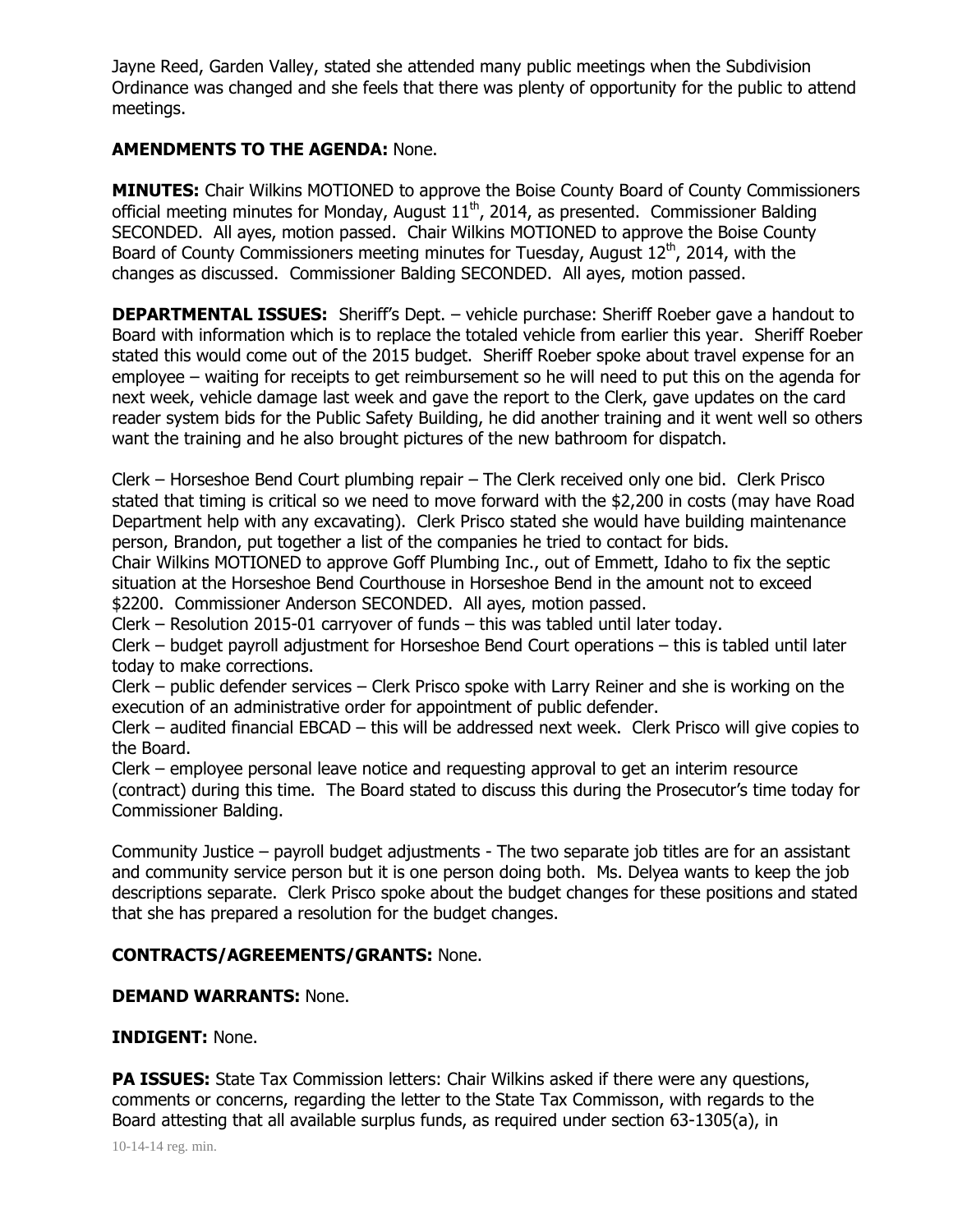conjunction with the authority of section 31-1605, were applied in the determination of the FY 2015 property tax levy rate, or to Prosecutor Gee's follow up letter of response to the State Tax Commission's letter of inquiry dated September 29, 2014. Commissioner Anderson MOTIONED to use an additional \$16,000 of general funds surplus to zero out the bond fund. No second, MOTION DIED.

Chair Wilkins asked, once again, if there was an issue to signing the letter to Alan Dornfest, State Tax Commission. Chair Wilkins MOTIONED to sign a letter from the Boise County Board of County Commissioners, dated October 14, 2014, in regard to the State Tax Commission along with sending a copy of the State Tax Commissions letter, as well as Prosecutor Gee's letter, to the State Tax Commission. Commissioner Balding SECONDED. Commissioner Anderson – nay, Chair Wilkins and Commissioner Balding – aye, motion passed.

Weilmunster MOU – Prosecutor Gee spoke about the MOU. Chair Wilkins asked about the CCR's being affected by this MOU. Prosecutor Gee stated that this document does not address the CCR's. Chair Wilkins asked if Prosecutor Gee would have a workshop to go through all concerns to get this done. Treasurer Hutchings is holding full payment. The check was written on June 20<sup>th</sup>, 2014 for 2011 taxes. Chair Wilkins MOTIONED for Treasurer Hutchings puts the check that she is holding from GV Holdings in the bank. Commissioner Balding SECONDED. All ayes, motion passed. Prosecutor Gee talked about scheduling a workshop to discuss the MOU, possibly Wednesday, October  $22^{nd}$  at 10:00 am. Chair Wilkins has questions on the verbiage, etc in the document. Commissioners Anderson and Balding would like to see a map from Assessor Adamson.

Gaming Q & A draft – Prosecutor Gee handed out a draft document and talked about the content. Chair Wilkins would like to review and email to the Gaming Committee. The rest of the Board is in agreement.

Chair Wilkins MOTIONED to go into executive session per I.C. 67-2345 (1)(f), for pending litigation and 67-2345(1)(b) for personnel. Commissioner Anderson SECONDED. Roll call vote: Chair Wilkins – aye; Commissioner Balding – aye; Commissioner Anderson – aye; motion passed unanimously. Coming out of executive session for I.C. 67-2345(1)(f), pending litigation, update on stuff from a legal standpoint from Prosecutor Gee, and I.C. 67-2345(1)(b) personnel, there was a conversation with Prosecutor Gee and no decisions were made, and the Clerk will be doing some research in regards to backfilling for positions.

**ICRMP POLICY REVIEW:** Doug Colwell from HD Insurance discussed what is under our insurance schedules, reviewed claims. Mr. Colwell stated that inadvertent items (left off policy) have been moved up to \$500,000. Clerk Prisco spoke about the policy and her recent accident on County property on County time. Clerk Prisco found out that ICRMP is the secondary insurer. The Board discussed looking at adding the information to the Travel Policy. Possibly have fleet vehicles instead of using personal vehicles. Mr. Colwell stated that through ICRMP, keep doing what we are doing and with the State Insurance Fund, we could do some work there.

**DISTRICT JUDGE CANDIDATE INTRODUCTION:** Chair Wilkins stated, to Mr. Hoagland, that he cannot talk campaign as this is a polling place but can give a background on himself. Mr. Hoagland spoke of his past.

**PURCHASING POLICY AMENDMENT:** There was discussion of constituting an emergency Board decision on spending over \$1,000. The Board discussed the changes that Commissioner Anderson has made to Exhibit A. Emergency Repairs, we need to add or designated a representative. Upon receipt of a written document, the Commissioner will determine if it is an emergency or not.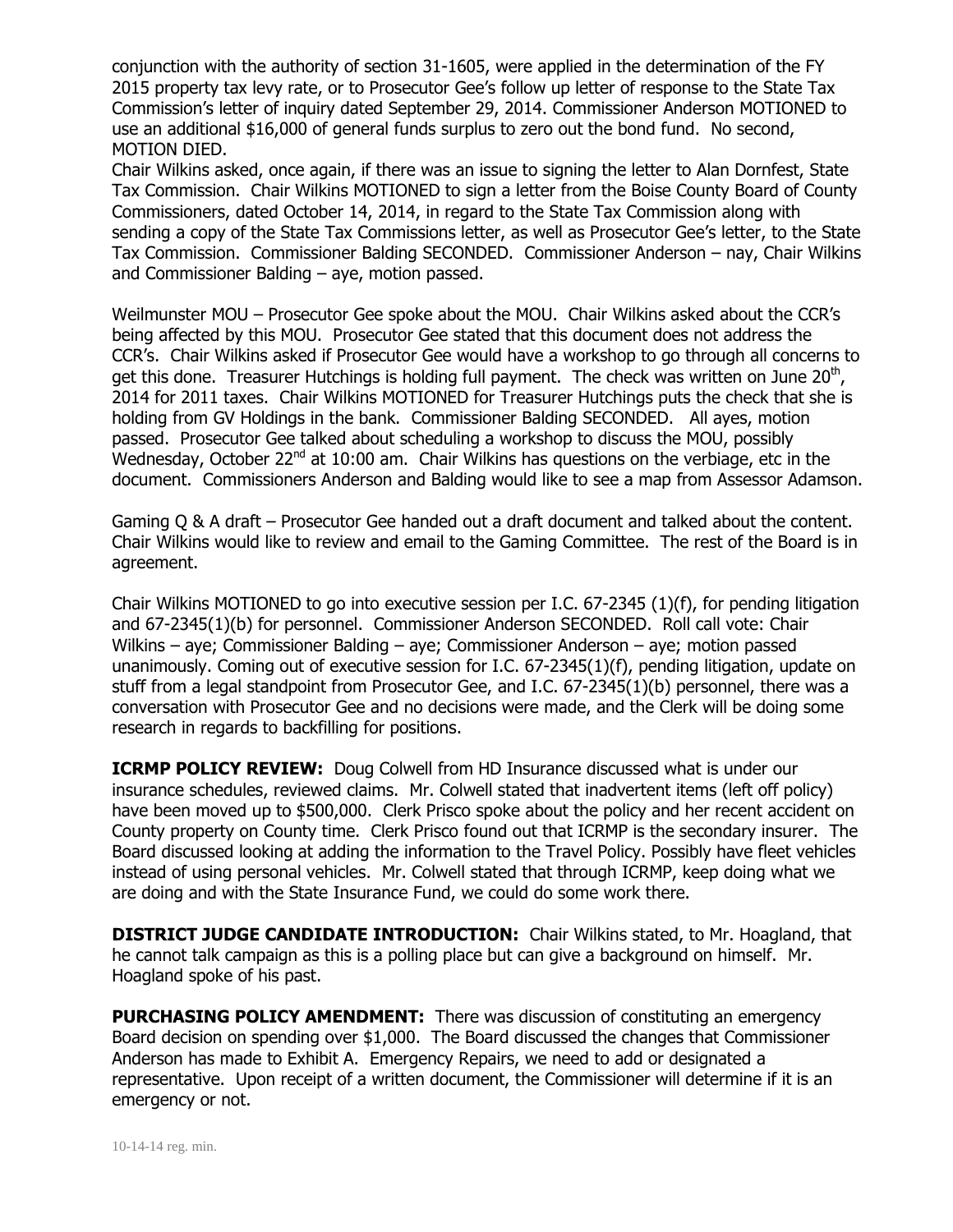# **MISCELLANEOUS & CORRESPONDENCE:**

 Chair Wilkins MOTIONED to approve the claims approval reports as follows: for the FY 2014 \$102,123.21, and for FY 2015 in the amount of \$102,055.10, holding the \$3,069.81 and the \$1,352.02, as documented on the claims approval report for further information. Commissioner Balding SECONDED. All ayes; motion passed.

| <b>General Fund</b>   | \$<br>57,692.28 | Solid Waste        | \$ | 2,447.61 |
|-----------------------|-----------------|--------------------|----|----------|
| Road & Bridge         | \$<br>9,920.79  | Weeds              | \$ | 3,779.60 |
| <b>Justice Fund</b>   | \$<br>8,981.97  | <b>Revaluation</b> | \$ | 823.66   |
| <b>EBCA</b>           | \$<br>9,877.22  | Snowmobile IC8-A   | \$ | 6.07     |
| <b>District Court</b> | \$<br>5,253.09  | Snowmobile GV8-B   | \$ | 8.17     |
| Jr. College Tuition   | \$<br>2,000.00  |                    |    |          |
| <b>General Fund</b>   | \$<br>12,795.60 | Solid Waste        | \$ | 466.46   |
| <b>Justice Fund</b>   | \$<br>1,472.73  | Weeds              | \$ | 137.95   |
| <b>EBCA</b>           | \$<br>3,183.87  | Revaluation        | \$ | 356.50   |
| <b>District Court</b> | \$<br>1,732.47  | Indigent           | S  | 200.00   |

- Chair Wilkins MOTIONED to approve Resolution 2015-01, a Boise County resolution to carry over fund balance to operate on a cash basis (for the rest of the motion, see resolution as Chair read the full resolution into the record). Commissioner Balding SECONDED. Roll call vote: Chair Wilkins – aye; Commissioner Balding – aye; Commissioner Anderson – aye; motion passed unanimously.
- Chair Wilkins MOTIONED to approve Resolution 2015-02, a Boise County resolution adjusting the Boise County General Fund, General Operations Department, as presented. Commissioner Balding SECONDED. Roll call vote: Chair Wilkins – aye; Commissioner Balding – aye; Commissioner Anderson – aye; motion passed unanimously.
- Chair Wilkins MOTIONED to approve Resolution 2015-03, a Boise County resolution adjusting the District Court Fund, Community Justice Department, FY 2015 budget. Commissioner Balding SECONDED. Roll call vote: Chair Wilkins – aye; Commissioner Balding – aye; Commissioner Anderson – aye; motion passed unanimously.
- Chair Wilkins MOTIONED to approve the payroll addition change form, for the Community Justice Department, Administrative Assistant/Community Service Coordinator in the salary amounts, described on payroll change form, account #06-54-0407 for Eleanor Wolery, with an effective date of October 5, 2014, in the amount stated. Chair Wilkins will change the date and cross out the elected official signature. Commissioner Anderson SECONDED. All ayes; motion passed.
- Chair Wilkins MOTIONED to sign the letter to the State Animal Damage Board, attention Stanley Boyd, regretfully informing them that the Board is not committing to the \$1,500. Commissioner Balding SECONDED. All ayes; motion passed.
- Chair Wilkins MOTIONED to approve the letter to Potlatch Corporation, in support of the Idaho Rally International. Commissioner Balding SECONDED. All ayes; motion passed.
- Chair Wilkins MOTIONED to allow the Idaho City School District to put red ribbons on the county buildings, as requested by Commissioner Anderson. Commissioner Anderson SECONDED. All ayes; motion passed.
- Future Agenda Topics Review: The Board discussed topics to be included in future meeting agendas.

**EBCAD UPDATE:**Jerry Newland did not appear before the Board.

With unanimous consent, Chair Wilkins recessed the regular meeting of the Board of Boise County Commissioners and they will reconvene on Tuesday, October 21<sup>st</sup>, 2014.